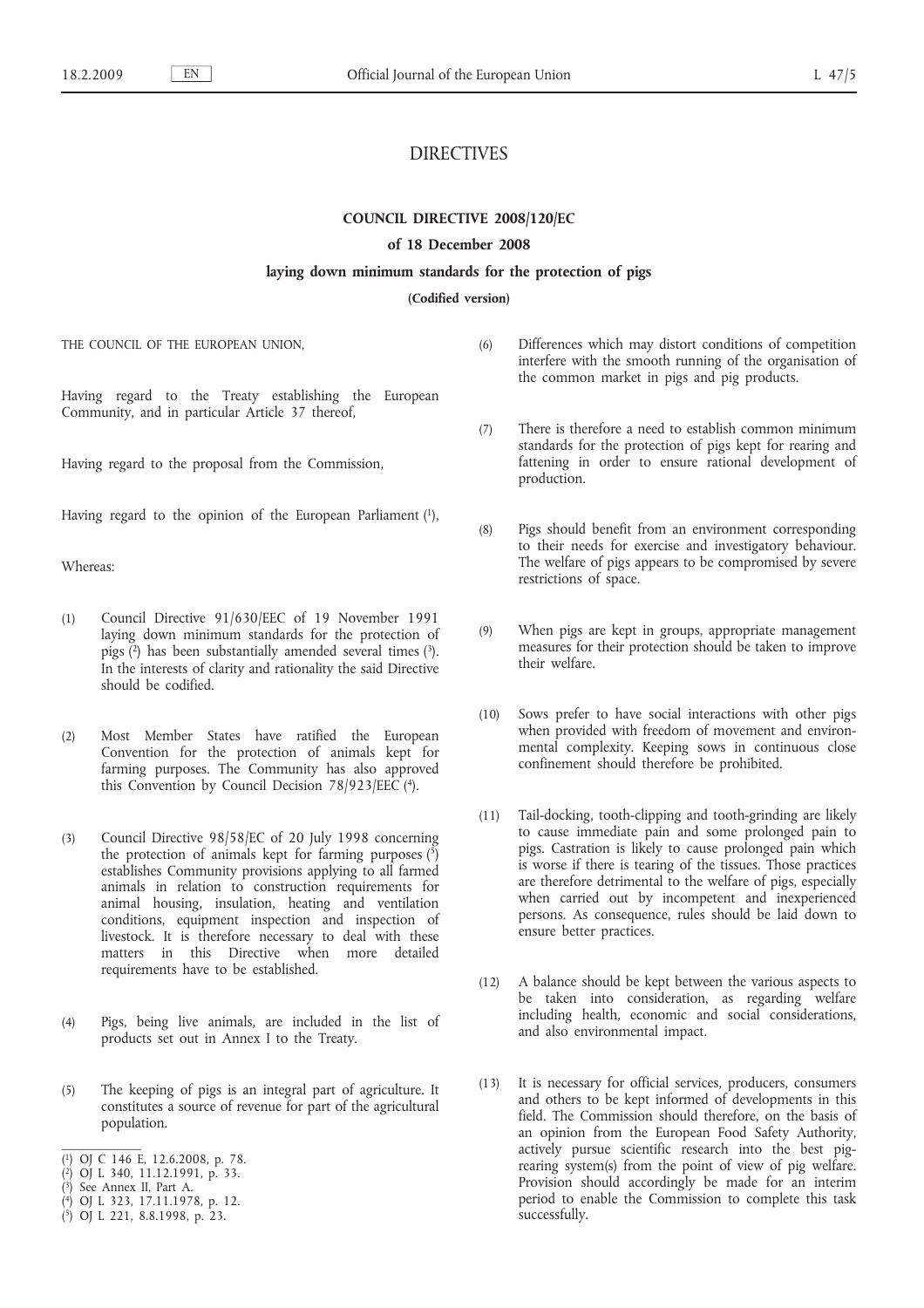- (14) The measures necessary for the implementation of this Directive should be adopted in accordance with Council Decision 1999/468/EC of 28 June 1999 laying down the procedures for the exercise of implementing powers conferred on the Commission (1).
- (15) This Directive should be without prejudice to the obligations of the Member States relating to the time limits for transposition into national law of the Directives set out in Annex II, Part B,

HAS ADOPTED THIS DIRECTIVE:

## *Article 1*

This Directive lays down the minimum standards for the protection of pigs confined for rearing and fattening.

#### *Article 2*

For the purposes of this Directive, the following definitions shall apply:

- 1. 'pig' means an animal of the porcine species, of any age, kept for breeding or fattening;
- 2. 'boar' means a male pig after puberty, intended for breeding;
- 3. 'gilt' means a female pig after puberty and before farrowing;
- 4. 'sow' means a female pig after the first farrowing;
- 5. 'farrowing sow' means a female pig between the perinatal period and the weaning of the piglets;
- 6. 'dry pregnant sow' means a sow between weaning her piglets and the perinatal period;
- 7. 'piglet' means a pig from birth to weaning;
- 8. 'weaner' means a pig from weaning to the age of 10 weeks;
- 9. 'rearing pig' means a pig from 10 weeks to slaughter or service;
- 10. 'competent authority' means a competent authority within the meaning of Article 2(6) of Council Directive 90/425/EEC of 26 June 1990 concerning veterinary and zootechnical checks applicable in intra-Community trade in certain live animals and products with a view to the completion of the internal market  $(2)$ .

#### *Article 3*

1. Member States shall ensure that all holdings comply with the following requirements:

(a) the unobstructed floor area available to each weaner or rearing pig kept in a group, excluding gilts after service and sows, must be at least:

| Live weight (kg)                   | m <sup>2</sup> |
|------------------------------------|----------------|
| Not more than 10                   | 0.15           |
| More than 10 but not more than 20  | 0,20           |
| More than 20 but not more than 30  | 0,30           |
| More than 30 but not more than 50  | 0,40           |
| More than 50 but not more than 85  | 0.55           |
| More than 85 but not more than 110 | 0.65           |
| More than 110                      | 1,00           |

(b) the total unobstructed floor area available to each gilt after service and to each sow when gilts and/or sows are kept in groups must be at least  $1,64 \text{ m}^2$  and  $2,25 \text{ m}^2$  respectively. When these animals are kept in groups of fewer than six individuals the unobstructed floor area must be increased by 10 %. When these animals are kept in groups of 40 or more individuals the unobstructed floor area may be decreased by 10 %.

2. Member States shall ensure that flooring surfaces comply with the following requirements:

- (a) for gilts after service and pregnant sows: a part of the area required in paragraph 1(b), equal to at least  $0.95 \text{ m}^2$  per gilt and at least  $1,3 \text{ m}^2$  per sow, must be of continuous solid floor of which a maximum of 15 % is reserved for drainage openings;
- (b) when concrete slatted floors are used for pigs kept in groups:
	- (i) the maximum width of the openings must be:
		- $-11$  mm for piglets,
		- 14 mm for weaners,
		- 18 mm for rearing pigs,
		- 20 mm for gilts after service and sows;

<sup>(</sup> 1) OJ L 184, 17.7.1999, p. 23.

<sup>(</sup> 2) OJ L 224, 18.8.1990, p. 29.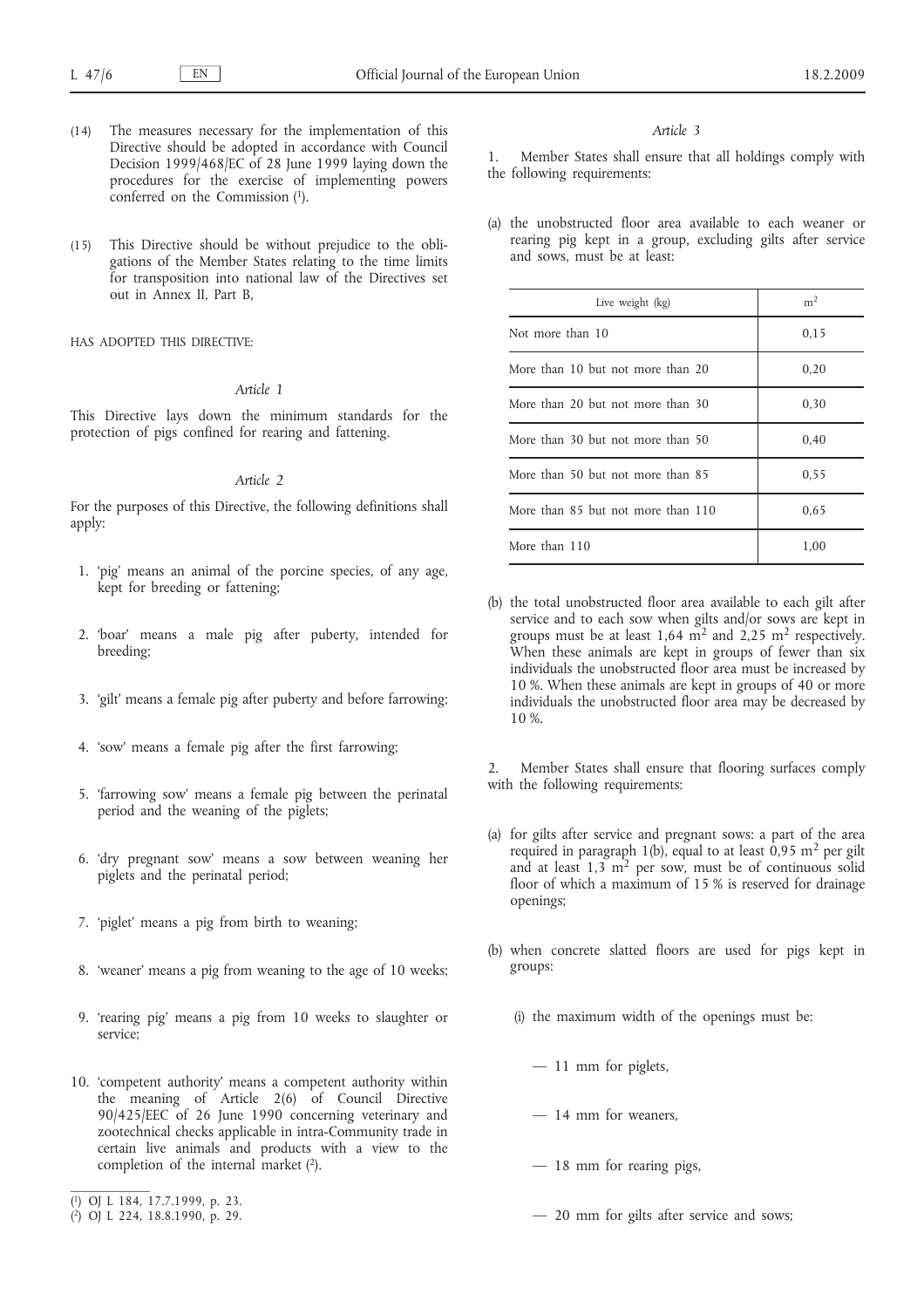(ii) the minimum slat width must be:

— 50 mm for piglets and weaners, and

— 80 mm for rearing pigs, gilts after service and sows.

3. Member States shall ensure that the construction of or conversion to installations in which sows and gilts are tethered is prohibited. From 1 January 2006 the use of tethers for sows and gilts shall be prohibited.

Member States shall ensure that sows and gilts are kept in groups during a period starting from four weeks after the service to one week before the expected time of farrowing. The pen where the group is kept must have sides greater than 2,8 m in length. When fewer than six individuals are kept in a group the pen where the group is kept must have sides greater than 2,4 m in length.

By way of derogation from the first subparagraph, sows and gilts raised on holdings with fewer than 10 sows may be kept individually during the period mentioned in that subparagraph, provided that they can turn around easily in their boxes.

5. Member States shall ensure that, without prejudice to the requirements laid down in Annex I, sows and gilts have permanent access to manipulable material at least complying with the relevant requirements of that Annex.

6. Member States shall ensure that sows and gilts kept in groups are fed using a system which ensures that each individual can obtain sufficient food even when competitors for the food are present.

7. Member States shall ensure that all dry pregnant sows and gilts, in order to satisfy their hunger and given the need to chew, are given a sufficient quantity of bulky or high-fibre food as well as high-energy food.

8. Member States shall ensure that pigs that have to be kept in groups, that are particularly aggressive, that have been attacked by other pigs or that are sick or injured may temporarily be kept in individual pens. In this case the individual pen used shall allow the animal to turn around easily if this is not in contradiction with specific veterinary advice.

9. The provisions laid down in paragraphs 1(b), 2, 4, 5 and the last sentence of paragraph 8 shall apply to all holdings newly built or rebuilt or brought into use for the first time after 1 January 2003. From 1 January 2013 those provisions shall apply to all holdings.

The provisions laid down in the first subparagraph of paragraph 4 shall not apply to holdings with fewer than 10 sows.

#### *Article 4*

Member States shall ensure that the conditions for rearing pigs comply with the general provisions laid down in Annex I.

## *Article 5*

The provisions of Annex I may be amended in accordance with the procedure referred to in Article 11(2), in order to take account of scientific progress.

## *Article 6*

Member States shall ensure that:

- (a) any person who employs or engages persons to attend to pigs ensures that the person attending to the animals has received instructions and guidance on the relevant provisions of Article 3 and Annex I;
- (b) appropriate training courses are available. In particular such training courses must focus on welfare aspects.

#### *Article 7*

Preferably before 1 January 2005 and in any event by 1 July 2005, the Commission shall submit to the Council a report, drawn up on the basis of an opinion from the European Food Safety Authority. The report shall be drawn up taking into account the socioeconomic consequences, the sanitary consequences, the environmental effects and different climatic conditions. It shall also take into account the development of techniques and systems of pig production and meat processing which would be likely to reduce the need to resort to surgical castration. If need be, the report shall be accompanied by appropriate legislative proposals on the effects of different space allowances and floor types applicable to the welfare of weaners and rearing pigs.

2. Not later than 1 January 2008 the Commission shall submit to the Council a report, drawn up on the basis of an opinion from the European Food Safety Authority.

The report shall cover in particular:

- (a) the effects of stocking density, including group size and methods of grouping the animals, in different farming systems on the welfare, including health, of pigs;
- (b) the impact of stall design and different flooring types on the welfare, including health, of pigs, taking into account different climatic conditions;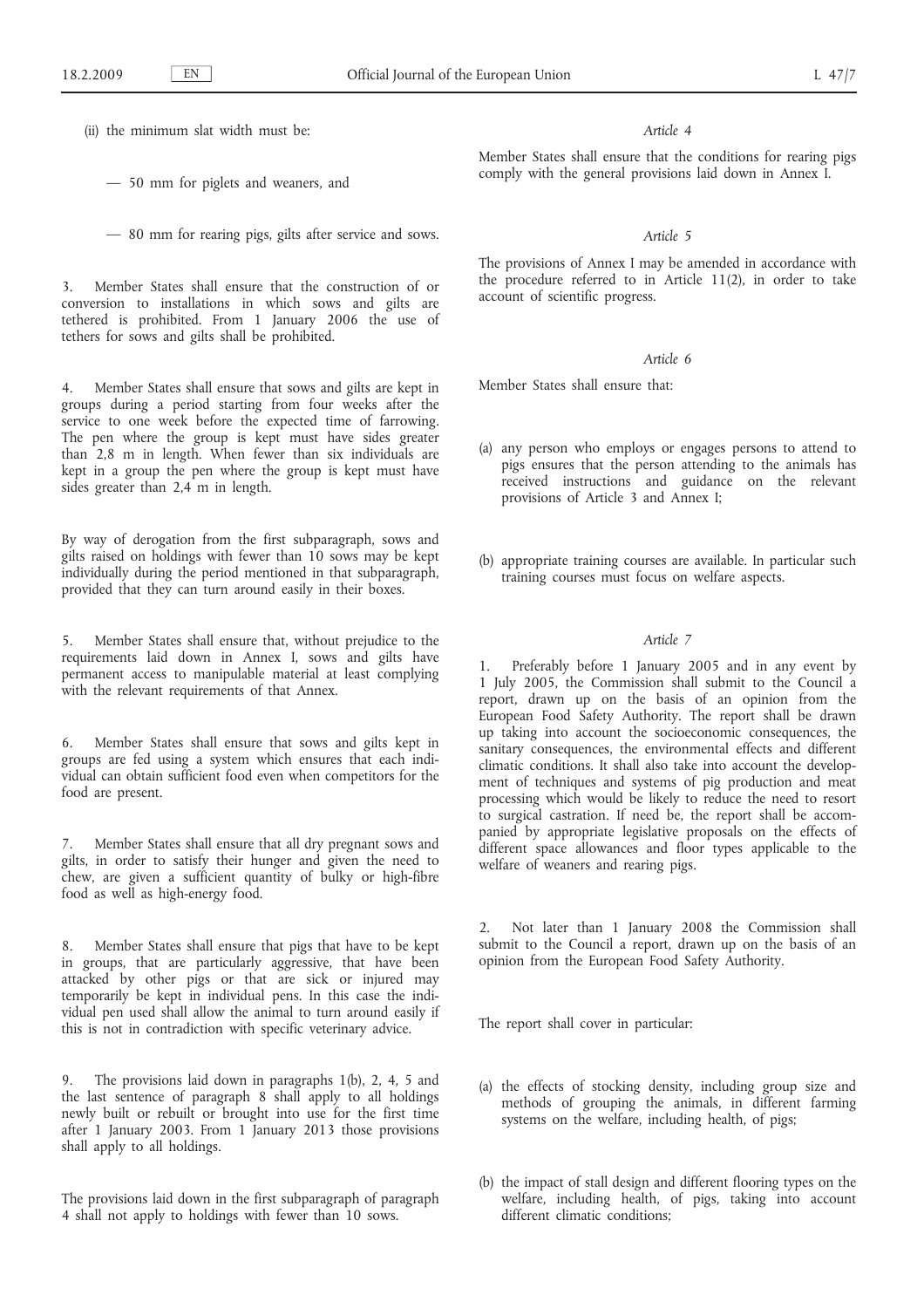- (c) the risk factors associated with tail-biting and recommendations to reduce the need for tail-docking;
- (d) further developments of group-housing systems for pregnant sows, taking account both of pathological, zootechnical, physiological and ethological aspects of the various systems and of their health and environmental impact and of the different climatic conditions;
- (e) the determination of space requirements, including the service area for individually housed adult breeding boars;
- (f) further developments of loose-house systems for sows in the service area and for farrowing sows which meet the needs of the sow without compromising piglet survival;
- (g) consumers' attitudes and behaviour towards pigmeat in the event of different levels of improvement in the welfare of the animals;
- (h) socioeconomic implications of the various systems of rearing pigs and their effects on the Community's economic partners.

The report may, if necessary, be accompanied by appropriate legislative proposals.

## *Article 8*

1. Member States shall ensure that inspections are carried out under the responsibility of the competent authority in order to check that the provisions of this Directive are being complied with.

These inspections, which may be carried out on the occasion of checks made for other purposes, shall each year cover a statistically representative sample of the different rearing systems used in each Member State.

2. The Commission shall, in accordance with the procedure referred to in Article 11(2), draw up a code of rules to be applied in carrying out the inspections provided for in paragraph 1 of this Article.

Every two years, by the last working day in April and for the first time by 30 April 1996, Member States shall inform the Commission of the results of the inspections carried out during the previous two years in accordance with this Article, including the number of inspections carried out in proportion to the number of holdings in their territory.

#### *Article 9*

In order to be imported into the Community, animals coming from a third country must be accompanied by a certificate issued by the competent authority of that country, certifying that they have received treatment at least equivalent to that granted to animals of Community origin as provided for by this Directive.

#### *Article 10*

Veterinary experts from the Commission may, where necessary for the uniform application of this Directive, carry out on-thespot checks in cooperation with the competent authorities. The persons carrying out these checks shall implement the special personal hygiene measures necessary to exclude any risk of transmission of disease.

The Member State in the territory of which a check is being carried out shall give all necessary assistance to the experts in carrying out their duties. The Commission shall inform the competent authority of the Member State concerned of the results of the checks.

The competent authority of the Member State concerned shall take any measures which may prove necessary to take account of the results of the check.

With regard to relations with third countries, the provisions of Chapter III of Council Directive 91/496/EEC of 15 July 1991 laying down the principles governing the organization of veterinary checks on animals entering the Community from third countries (1) shall apply.

General rules for the application of this Article shall be adopted in accordance with the procedure referred to in Article  $11(2)$ .

## *Article 11*

The Commission shall be assisted by the Standing Committee on the Food Chain and Animal Health set up pursuant to Article 58 of Regulation (EC) No 178/2002 of the European Parliament and of the Council of 28 January 2002 laying down the general principles and requirements of food law, establishing the European Food Safety Authority and laying down procedures in matters of food safety (2), hereinafter referred to as 'the Committee'.

2. Where reference is made to this paragraph, Articles 5 and 7 of Decision 1999/468/EC shall apply.

The period laid down in Article 5(6) of Decision 1999/468/EC shall be set at three months.

<sup>(</sup> 1) OJ L 268, 24.9.1991, p. 56.

<sup>(</sup> 2) OJ L 31, 1.2.2002, p. 1.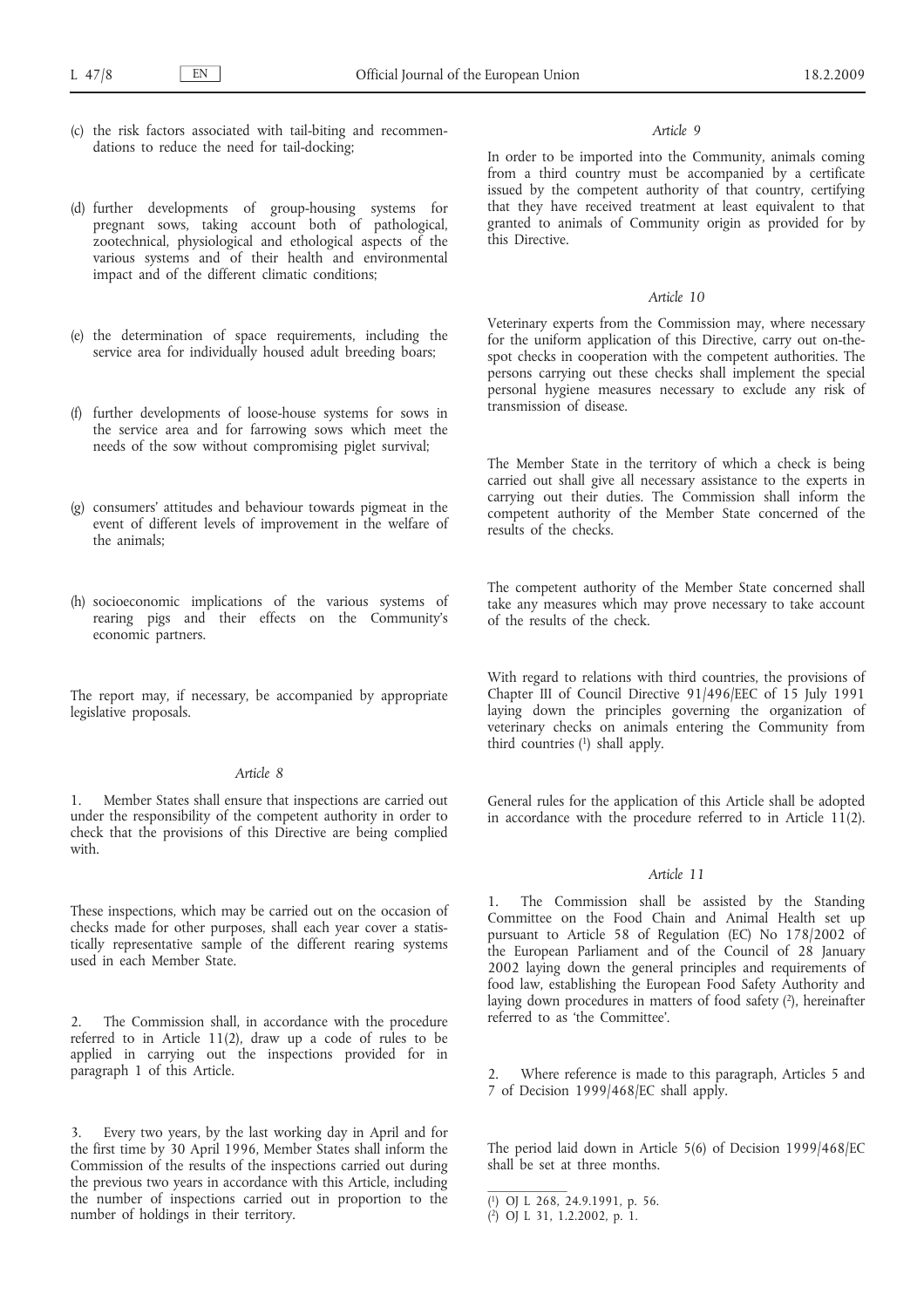## *Article 12*

Member States may, in compliance with the general rules of the Treaty, maintain or apply within their territories stricter provisions for the protection of pigs than those laid down in this Directive. They shall inform the Commission of any such measures.

## *Article 13*

Directive 91/630/EEC, as amended by the Acts listed in Annex II, Part A, is repealed, without prejudice to the obligations of the Member States relating to the time limits for transposition into national law of the Directives set out in Annex II, Part B.

References to the repealed Directive shall be construed as references to this Directive and shall be read in accordance with the correlation table in Annex III.

## *Article 14*

This Directive shall enter into force on the 20th day following its publication in the *Official Journal of the European Union*.

*Article 15*

This Directive is addressed to the Member States.

Done at Brussels, 18 December 2008.

*For the Council The President* M. BARNIER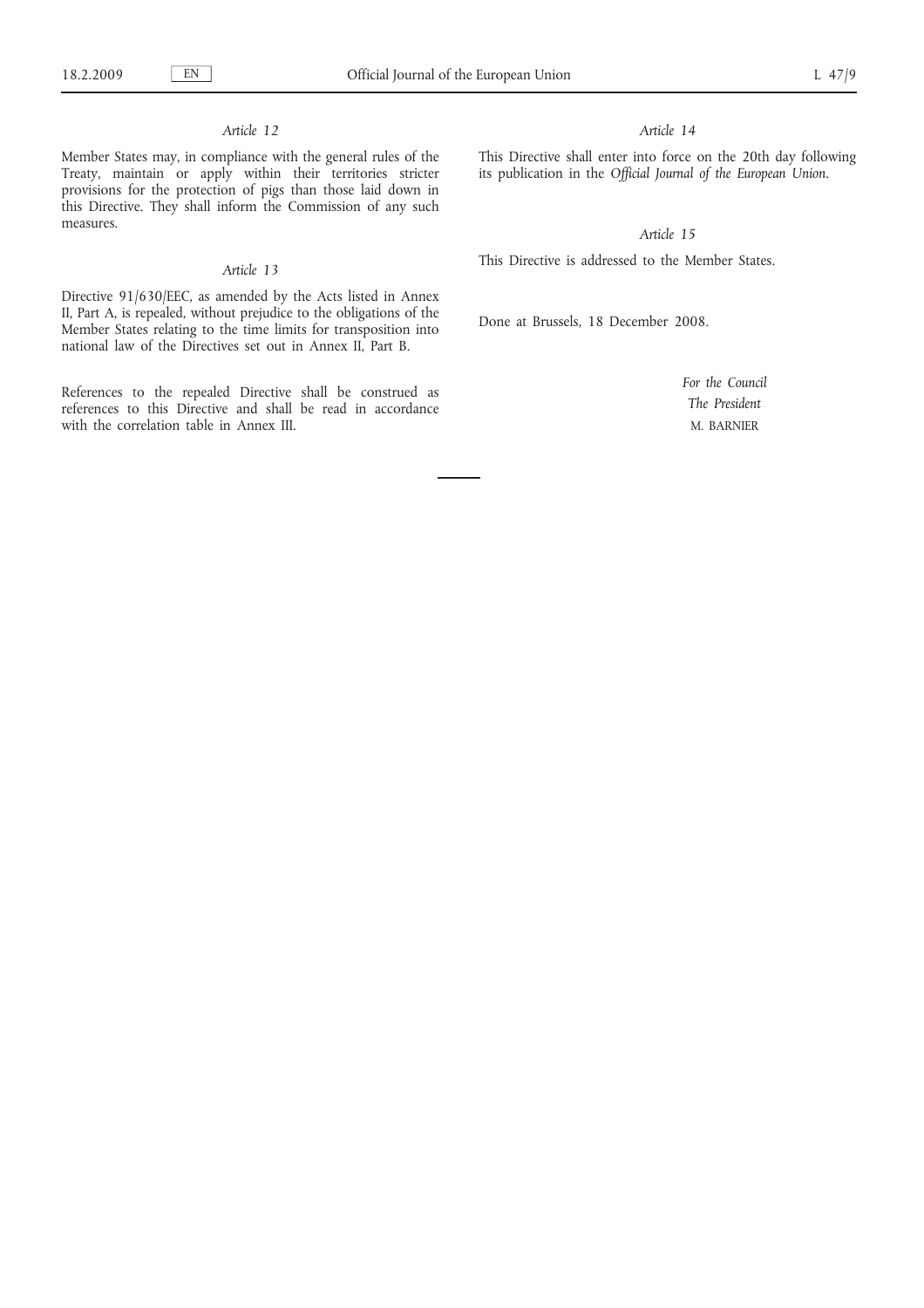#### *ANNEX I*

#### CHAPTER I

## **GENERAL CONDITIONS**

In addition to the relevant provisions of the Annex to Directive 98/58/EC, the following requirements apply:

- 1. In the part of the building where pigs are kept continuous noise levels as loud as 85 dBA shall be avoided. Constant or sudden noise shall be avoided.
- 2. Pigs must be kept in light with an intensity of at least 40 lux for a minimum period of eight hours per day.
- 3. The accommodation for pigs must be constructed in such a way as to allow the animals to:
	- have access to a lying area physically and thermally comfortable as well as adequately drained and clean which allows all the animals to lie at the same time,
	- rest and get up normally,
	- see other pigs; however, in the week before the expected farrowing time and during farrowing, sows and gilts can be kept out of the sight of conspecifics.
- 4. Notwithstanding Article 3(5), pigs must have permanent access to a sufficient quantity of material to enable proper investigation and manipulation activities, such as straw, hay, wood, sawdust, mushroom compost, peat or a mixture of such, which does not compromise the health of the animals.
- 5. Floors must be smooth but not slippery so as to prevent injury to the pigs and so designed, constructed and maintained as not to cause injury or suffering to pigs. They must be suitable for the size and weight of the pigs and, if no litter is provided, form a rigid, even and stable surface.
- 6. All pigs must be fed at least once a day. Where pigs are fed in groups and not *ad libitum* or by an automatic system feeding the animals individually, each pig must have access to the food at the same time as the others in the group.
- 7. All pigs over two weeks of age must have permanent access to a sufficient quantity of fresh water.
- 8. All procedures intended as an intervention carried out for other than therapeutic or diagnostic purposes or for the identification of the pigs in accordance with relevant legislation and resulting in damage to or the loss of a sensitive part of the body or the alteration of bone structure shall be prohibited with the following exceptions:
	- a uniform reduction of corner teeth of piglets by grinding or clipping not later than the seventh day of life of the piglets leaving an intact smooth surface; boars' tusks may be reduced in length where necessary to prevent injuries to other animals or for safety reasons,
	- docking of a part of the tail,
	- castration of male pigs by other means than tearing of tissues,
	- nose-ringing only when the animals are kept in outdoor husbandry systems and in compliance with national legislation.

Neither tail-docking nor reduction of corner teeth must be carried out routinely but only where there is evidence that injuries to sows' teats or to other pigs' ears or tails have occurred. Before carrying out these procedures, other measures shall be taken to prevent tail-biting and other vices, taking into account environment and stocking densities. For this reason inadequate environmental conditions or management systems must be changed.

Any of the procedures described above shall only be carried out by a veterinarian or a person trained as provided in Article 6 and experienced in performing the applied techniques with appropriate means and under hygienic conditions. If castration or docking of tails is practised after the seventh day of life, it shall only be performed under anaesthetic and additional prolonged analgesia by a veterinarian.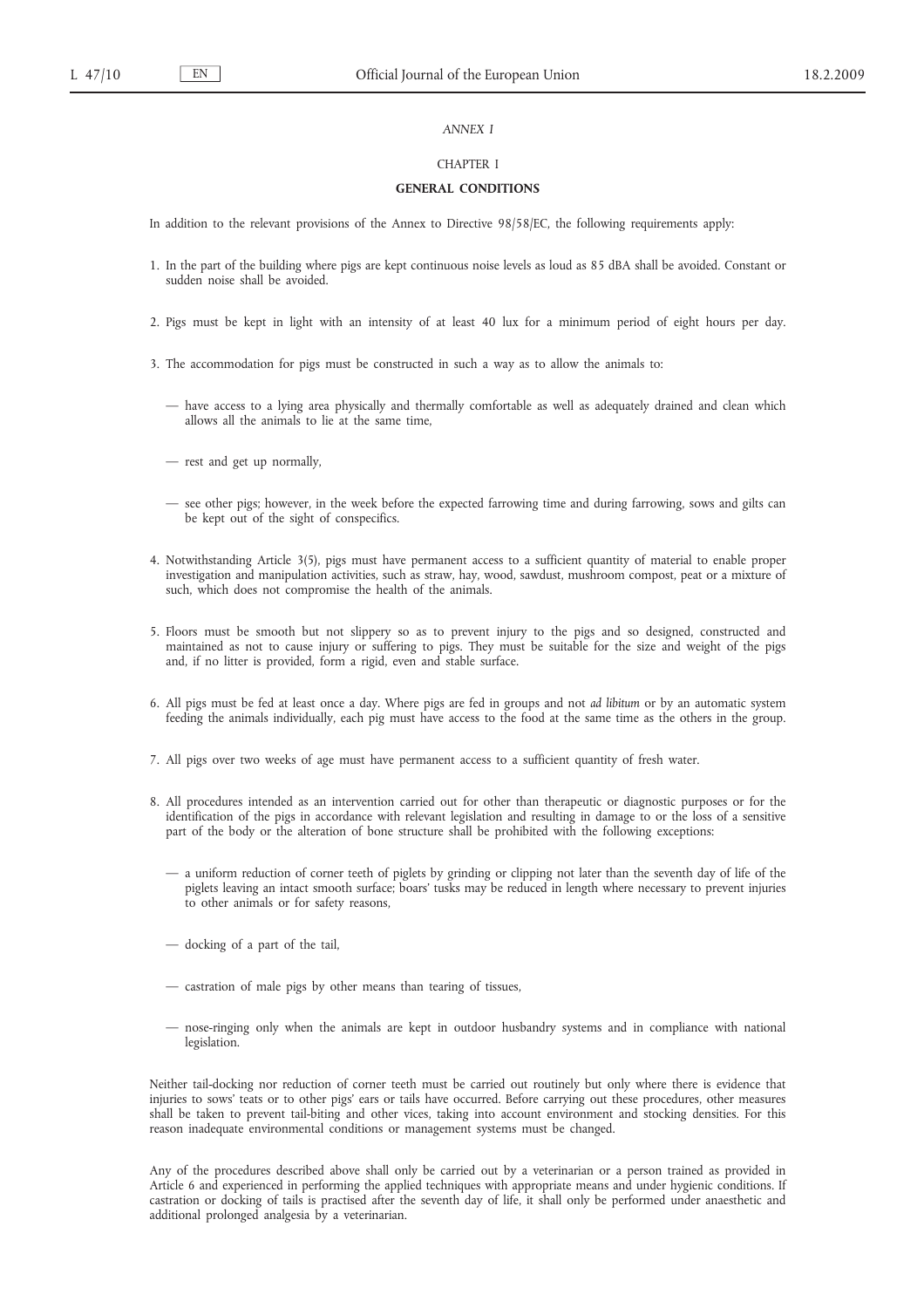## CHAPTER II

#### **SPECIFIC PROVISIONS FOR VARIOUS CATEGORIES OF PIGS**

## A. **Boars**

Boar pens must be sited and constructed so as to allow the boar to turn round and to hear, smell and see other pigs. The unobstructed floor area available to an adult boar must be at least 6  $m<sup>2</sup>$ .

Where pens are also used for natural service the floor area available to an adult boar must be at least of 10  $m<sup>2</sup>$  and the pen must be free of any obstacles.

#### B. **Sows and gilts**

- 1. Measures shall be taken to minimise aggression in groups.
- 2. Pregnant sows and gilts must, if necessary, be treated against external and internal parasites. If they are placed in farrowing crates, pregnant sows and gilts must be thoroughly cleaned.
- 3. In the week before the expected farrowing time sows and gilts must be given suitable nesting material in sufficient quantity unless it is not technically feasible for the slurry system used in the establishment.
- 4. An unobstructed area behind the sow or gilt must be available for the ease of natural or assisted farrowing.
- 5. Farrowing pens where sows are kept loose must have some means of protecting the piglets, such as farrowing rails.

#### C. **Piglets**

- 1. A part of the total floor, sufficient to allow the animals to rest together at the same time, must be solid or covered with a mat, or be littered with straw or any other suitable material.
- 2. Where a farrowing crate is used, the piglets must have sufficient space to be able to be suckled without difficulty.
- 3. No piglets shall be weaned from the sow at less than 28 days of age unless the welfare or health of the dam or the piglet would otherwise be adversely affected.

However, piglets may be weaned up to seven days earlier if they are moved into specialised housings which are emptied and thoroughly cleaned and disinfected before the introduction of a new group and which are separated from housings where sows are kept, in order to minimise the transmission of diseases to the piglets.

#### D. **Weaners and rearing pigs**

- 1. When pigs are kept in groups, measures must be taken to prevent fighting which goes beyond normal behaviour.
- 2. They should be kept in groups with as little mixing as possible. If pigs unfamiliar with one another have to be mixed, this should be done at as young an age as possible, preferably before or up to one week after weaning. When pigs are mixed they shall be provided with adequate opportunities to escape and hide from other pigs.
- 3. When signs of severe fighting appear the causes shall be immediately investigated and appropriate measures taken, such as providing plentiful straw to the animals, if possible, or other materials for investigation. Animals at risk or particularly aggressive animals shall be kept separate from the group.
- 4. The use of tranquillising medicaments in order to facilitate mixing shall be limited to exceptional conditions and only after consultation with a veterinarian.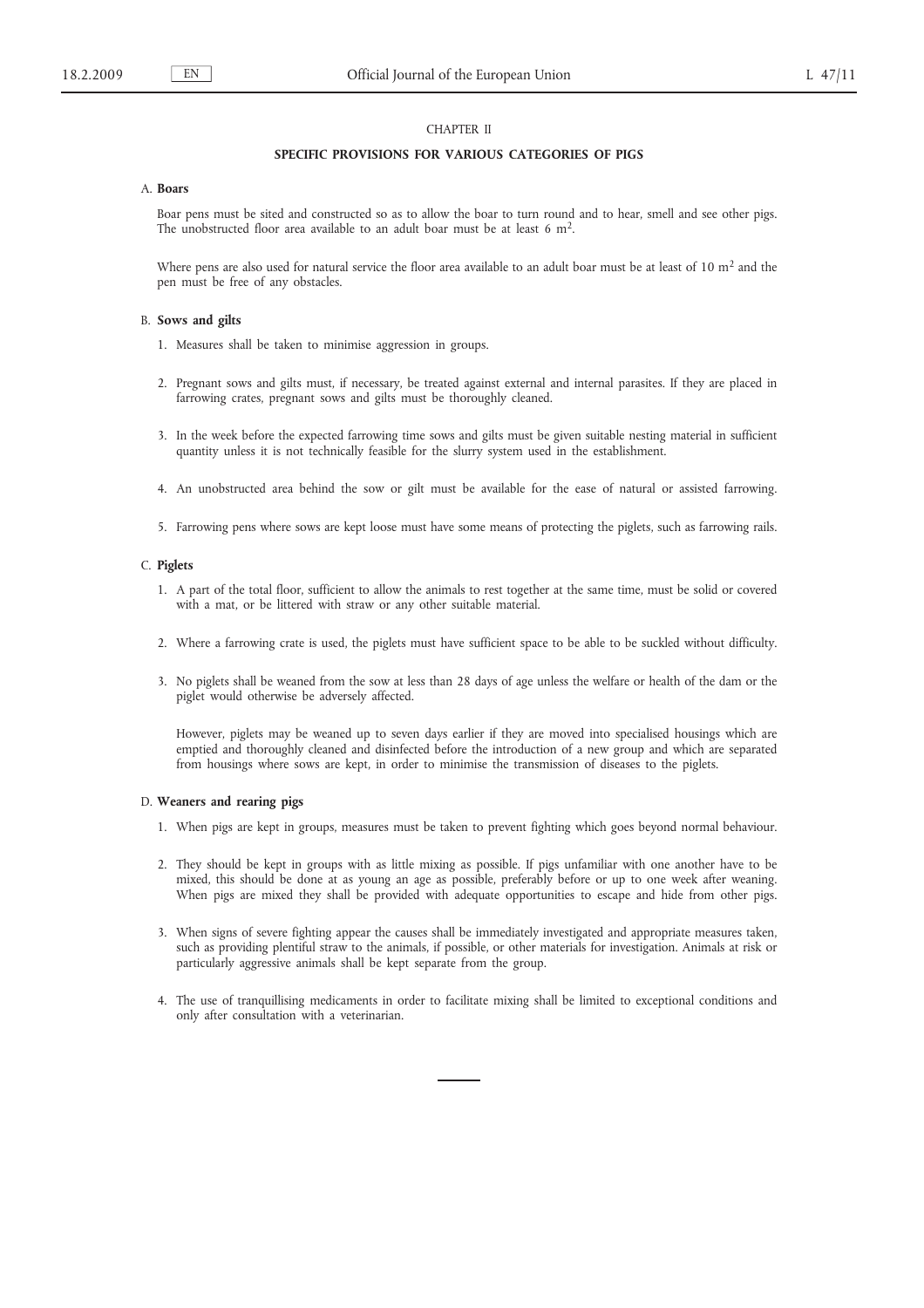## *ANNEX II*

#### PART A

## **Repealed Directive with its successive amendments**

(referred to in Article 13)

Council Directive 91/630/EEC (OJ L 340, 11.12.1991, p. 33)

Council Directive 2001/88/EC (OJ L 316, 1.12.2001, p. 1)

Commission Directive 2001/93/EC (OJ L 316, 1.12.2001, p. 36)

Council Regulation (EC) No 806/2003 (OJ L 122, 16.5.2003, p. 1)

only Annex III, point 26

PART B

### **List of time limits for transposition into national law**

(referred to in Article 13)

| Directives | Time limit for transposition |
|------------|------------------------------|
| 91/630/EEC | 1 January 1994               |
| 2001/88/EC | 1 January 2003               |
| 2001/93/EC | 1 January 2003               |